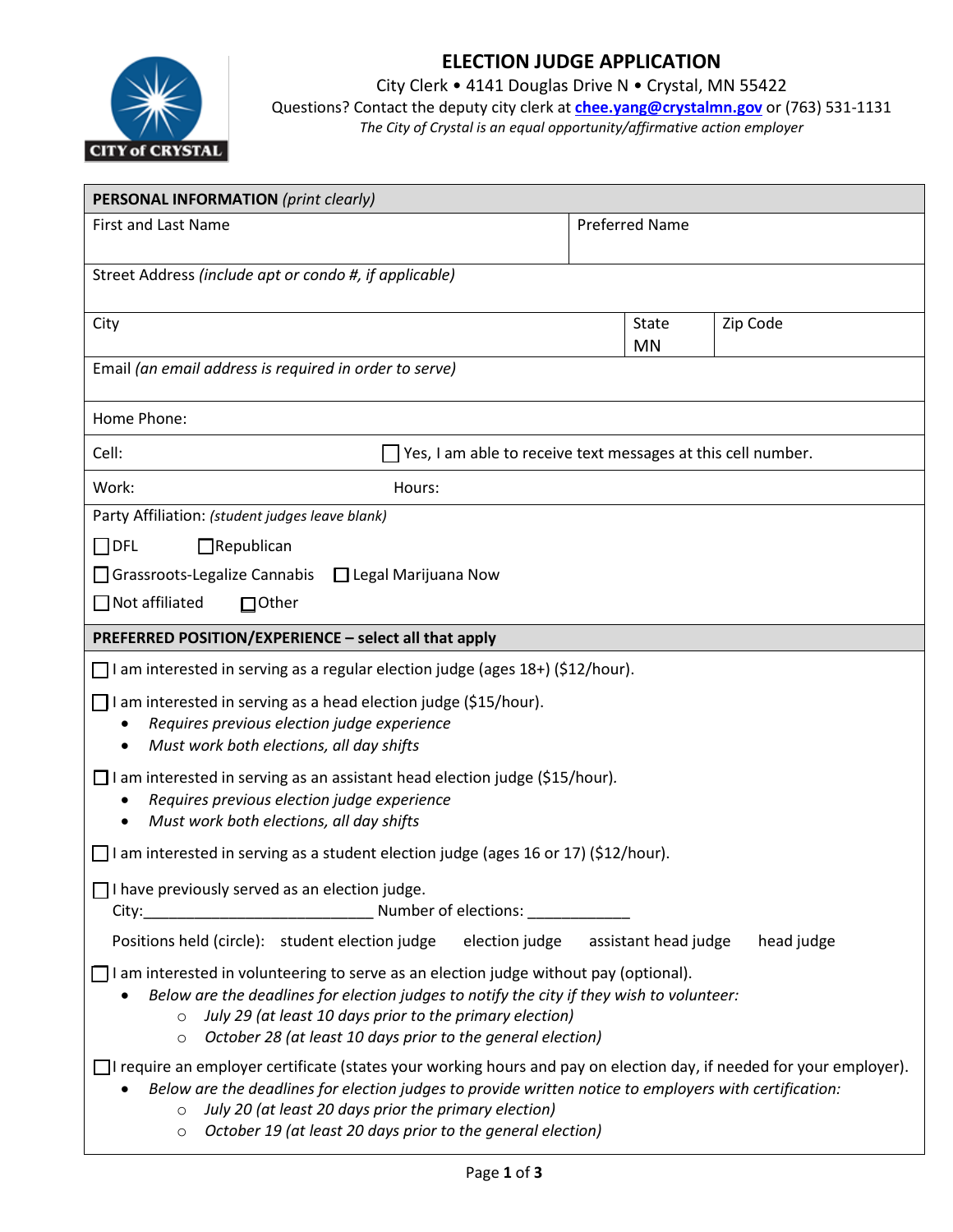| AVAILABILITY - select all that apply                                                                       |                                                                              |  |  |  |  |
|------------------------------------------------------------------------------------------------------------|------------------------------------------------------------------------------|--|--|--|--|
| $\Box$ 2022 Primary Election (Aug. 9)                                                                      | $\Box$ 2022 General Election (Nov. 8)                                        |  |  |  |  |
| $\Box$ All-Day Shift (approx. 16 hours)                                                                    | $\Box$ Morning (6 a.m. - 2:15 p.m.) $\Box$ Evening (2 p.m. - approx. 9 p.m.) |  |  |  |  |
| If more than one shift selected, indicate preference order:<br>If you have a precinct preference to serve: |                                                                              |  |  |  |  |

## **TRAINING**

| All election judges are required to complete a minimum two-hour online basic election judge training. In addition to |
|----------------------------------------------------------------------------------------------------------------------|
| the online basic election judge training, head and assistant head judges will receive a minimum one-hour online      |
| supplemental head judge training.                                                                                    |

## **QUALIFICATIONS**

*Please review the City of Crystal Election Judge Qualifications and Responsibilities on page 3.* 

**SPECIAL SKILLS** *(please list any special skills you have that are applicable to this position)*

I certify that the information contained in this application is true and complete to the best of my knowledge. I have read the "City of Crystal Election Judge Qualifications and Responsibilities" and certify that I meet the requirements to work as an election judge. I authorize the City of Crystal to investigate all statements made in this application, as necessary. I understand that giving false or misleading information on my application will disqualify me from consideration or discharge me from employment.

*Electronic signature: By signing your name electronically, you are agreeing that your electronic signature is the legal equivalent of your manual signature on this form.* 

**Signature Date**

*\*Election judges are asked to provide information which includes private information under the MN Government Data Practices Act. This data will be used to determine work assignments and to contact you regarding election judge training and other matters. Phone numbers and emails are shared with head and assistant head judges in your precinct.*

\_\_\_\_\_\_\_\_\_\_\_\_\_\_\_\_\_\_\_\_\_\_\_\_\_\_\_\_\_\_\_\_\_\_\_\_\_\_\_\_\_\_\_\_ \_\_\_\_\_\_\_\_\_\_\_\_\_\_\_\_\_\_\_\_\_\_\_\_\_\_\_\_\_\_\_\_\_\_\_\_\_\_\_\_\_\_\_\_\_